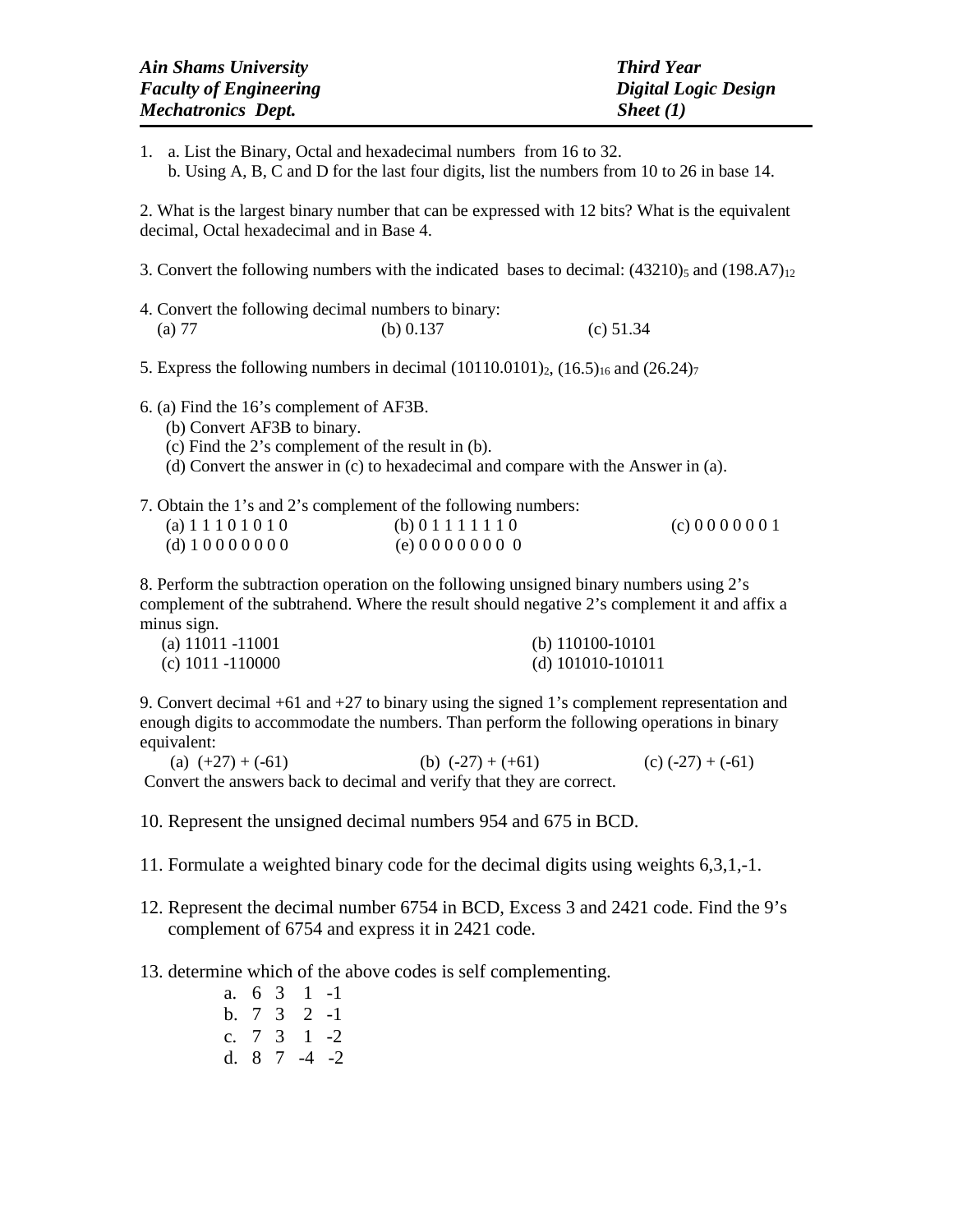| <b>Ain Shams University</b>   | <b>Third Year</b>    |
|-------------------------------|----------------------|
| <b>Faculty of Engineering</b> | Digital Logic Design |
| <b>Mechatronics Dept.</b>     | Sheet $(I)$          |

14. Assume a 3-input AND gate with output F and a 3-input OR gate with output G. Inputs are A, B, and C. Show the signals(by means of a timing diagram similar to fig 2.1) of the output  $F$ and G as functions of the three inputs ABC. Use all 8 possible combinations of ABC.

|                      | $X \begin{array}{c c} 0 & 1 & 1 \end{array}$ $\begin{array}{c c} 0 & 0 \end{array}$ |                                                |  |
|----------------------|-------------------------------------------------------------------------------------|------------------------------------------------|--|
|                      | $y = 0$ 0 1 1 0                                                                     |                                                |  |
| $AND: X+Y$ 0 0 1 0 0 |                                                                                     |                                                |  |
| $OR: X+Y$ 0 1 1 0    |                                                                                     |                                                |  |
| NOT: X'              | $\overline{1}$                                                                      | $\begin{bmatrix} 0 & 0 \\ 1 & 1 \end{bmatrix}$ |  |

Fig. 2.1

## **Input-Output Signal For Gates**

- 15. The state of 12 bit register is 100010010111. What is its content if it represents:<br>(a) three decimal digits in BCD? (b) three decimal digits in the Excess-3
	- (c) three decimal digits in  $84-2-1$ ?
- (b) three decimal digits in the Excess-3 code? (d) a binary number?
- 16. Convert decimal 9126 to both BCD and ASCII codes. For ASCII, an odd parity bit is to be appended at the left.